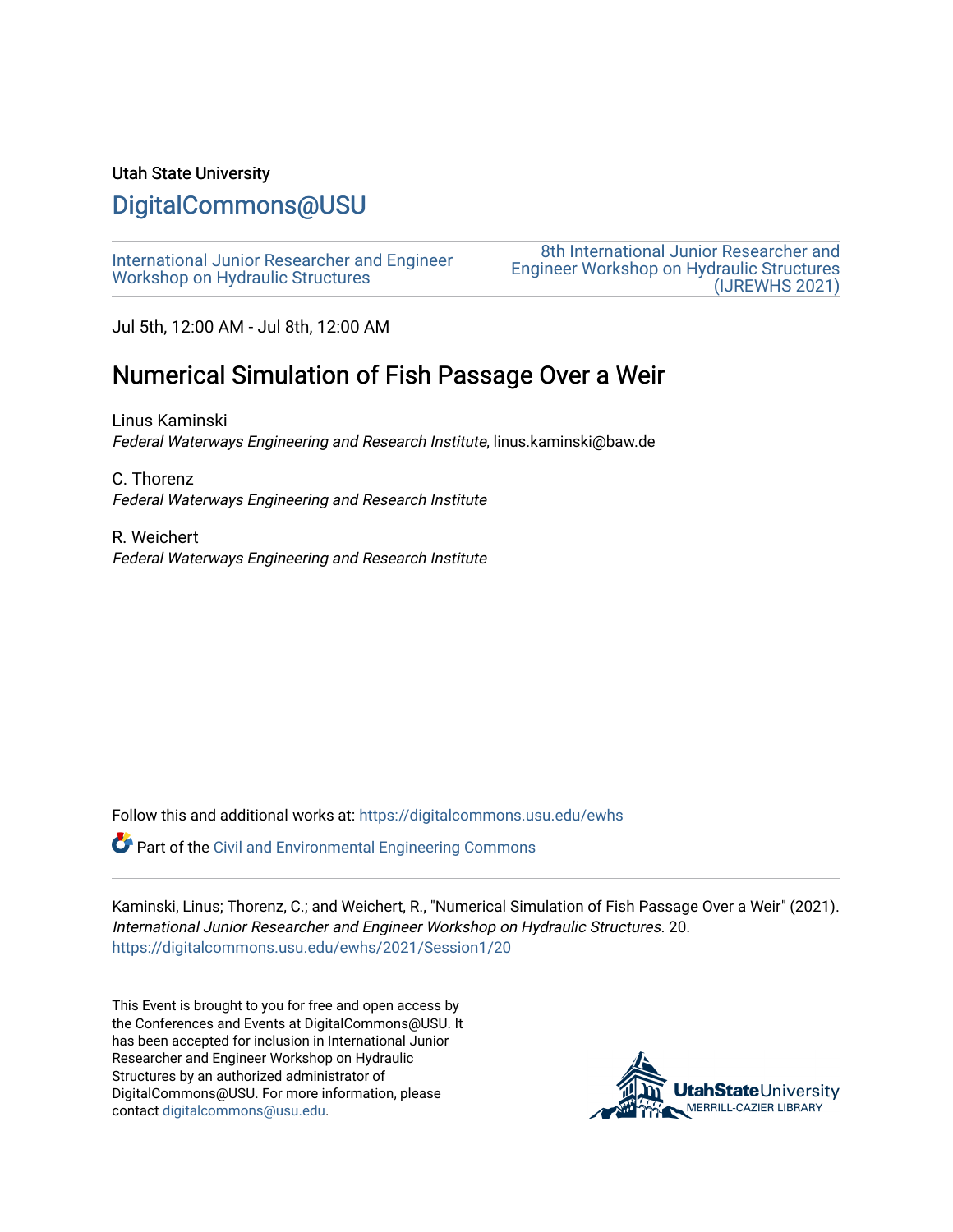## **Numerical Simulation of Fish Passage Over a Weir**

#### <u>L. Kaminski<sup>1</sup>,</u> C. Thorenz<sup>1</sup> and R. Weichert<sup>1</sup> <sup>1</sup>Federal Waterways Engineering and Research Institute 76187 Karlsruhe GERMANY E-mail: [linus.kaminski@baw.de](mailto:linus.kaminski@baw.de)

*Abstract: Downstream migration over weir structures has been a mostly neglected element of*  ecological continuity in the last decades. The guidelines currently applied in Germany to prevent damage to fish do not sufficiently consider the conditions present at weirs. To improve knowledge of *the risks of fish passage over a weir due to physical strike, pressure changes and shear stress, a numerical method using the three-dimensional computational fluid dynamics package OpenFOAM® was developed to simulate fish passage over a weir by tracking passively transported particles. In this study, the method is tested on an overshot and an undershot weir and the results are compared to known critical parameters to assess the hazard potential of these weirs. As expected, pressure changes are much more relevant in the undershot scenario, physical strike and shear stress are dominant in the overshot scenario. Altogether both situations result in only collisions with low impact velocities and relatively low shear stress and pressure changes, assuming little threat to fish due to the relatively low drop height and absence of baffle blocks or an end sill. To improve the methods reliability, additional enhancements are necessary.*

*Keywords: numerical modelling, OpenFOAM, weir, fish, migration*

#### **1. INTRODUCTION**

By implementing the European Water Framework Directive in 2000 the member states of the European Union have set the good ecological status of surface water bodies as an objective. To achieve this goal, one important measure is to establish ecological continuity by providing adequate fishways at barrages for upstream and downstream migration. Whereas upstream migration as well as downstream migration through turbines or over spillways has been a focus of research in the last decades, downstream migration over weirs with low and medium heads (approx. 5 m) has been mostly neglected.

To prevent significant effect on fish, a German guideline (DWA 2005) recommends, that the plunge pool depth should be equal to a quarter of the drop height but at least 0,9 m and the impact velocity should not exceed 13 m/s. These currently applied design criteria refer to uncited design guidelines mentioned in Odeh and Orvis (1998), lack advanced scientific proof and can only be understood as documented recommendations by experts. Thorenz et al. (2018) showed that the currently applied guidelines aren't sufficient to judge on the safety of fish passage in many cases. Using the threedimensional simulation package OpenFOAM® they modelled a weir passage adhering and not adhering to the DWA guidelines. As it can be seen in Figure 1, in some situations the far-field tailwater level has a negligible effect due to its displacement by the nappe. According to the DWA guideline, the situation on the right is acceptable, the far-field tailwater level is sufficient, the situation on the left is not acceptable. In this case, adhering to the DWAs tailwater guideline has only a marginal effect, whereas the thickness of the nappe seems to be of much more importance (Thorenz et al. 2018).

With several weir structures in federal waterways that need to be replaced in the near future, a thorough assessment of downstream fish passage over weir structures is needed (Thorenz et al. 2018). To evaluate the risk for migratory fish, a method has been developed to model the downstream passage for different weir structures by tracking passively transported particles in 3D-CFD simulations. By tracking the particles path, collisions, surrounding pressure and shear forces the risk of injury for different weir structures is estimated.

In this paper sources of risk for fish during downstream passage over a weir and threshold values for fish injuries from literature are discussed and compared with first results of the described 3D-CFD method for an exemplary weir.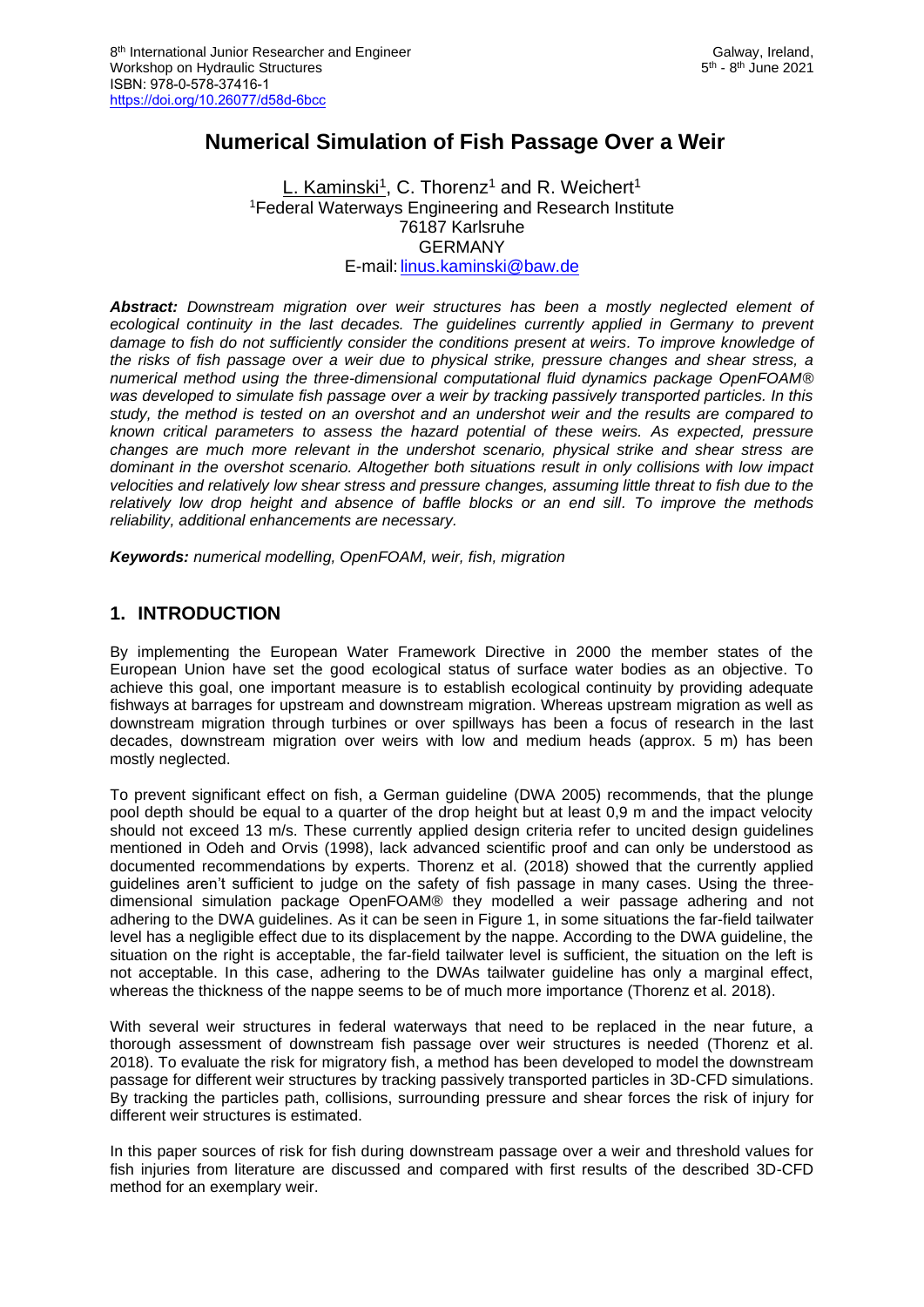

Figure 1 – Comparison of different weir heights and tailwater levels. Convective acceleration plotted in streamtubes for weir heights of 3 m (top figures) and 4 m (bottom figures) and different far-field tailwater levels of 0 m (left figures) and 2 m (right figures) over the weir sill (Thorenz et al. 2018).

## **2. HYDRAULIC STRESSORS DURING DOWNSTREAM PASSAGE**

Fish moving downstream over or under a weir structure can be exposed to a variety of stressors. Studies on downstream migration of fish have found three major sources of injury and mortality that are most relevant for the majority of low-head weirs. These are rapid pressure changes, physical strike and excessive shear stress. In certain situations, other stressors can also have substantial impact on fish like gas supersaturation or higher vulnerability to predation due to disorientation, often a complex series of interacting stressors can facilitate injuries which makes it hard to isolate the impact of a single hydraulic characteristic. (Baumgartner et al. 2014)

### **2.1. Physical strike**

Especially at low-head weirs, physical strike can be the most severe stressor (Pflugrath et al. 2019). Physical strike occurs when a fish collides with an object such as a baffle block, stilling basin end sill, flow splitter or other hard structure, but also with the water surface when the fish is not embedded in the nappe. The probability of sustaining an injury depends on many factors. Generally, the chance of contact with an object is higher if the fish loses mobility control due to high velocities and turbulence. When a physical strike occurs factors like the impact velocity but also the objects shape, material or the condition of the surface influences the likelihood of injury or mortality. Sharp edges and rough surfaces lead to a higher hazard potential.

Physical strike is generally associated with both overshot and undershot weirs. The weir design, but also how it is operated, plays a role regarding its danger for fish. Situations that lead to injuries are for example discharge into low tailwater environments or high velocity and turbulence in the stilling basin (Baumgartner et al. 2013).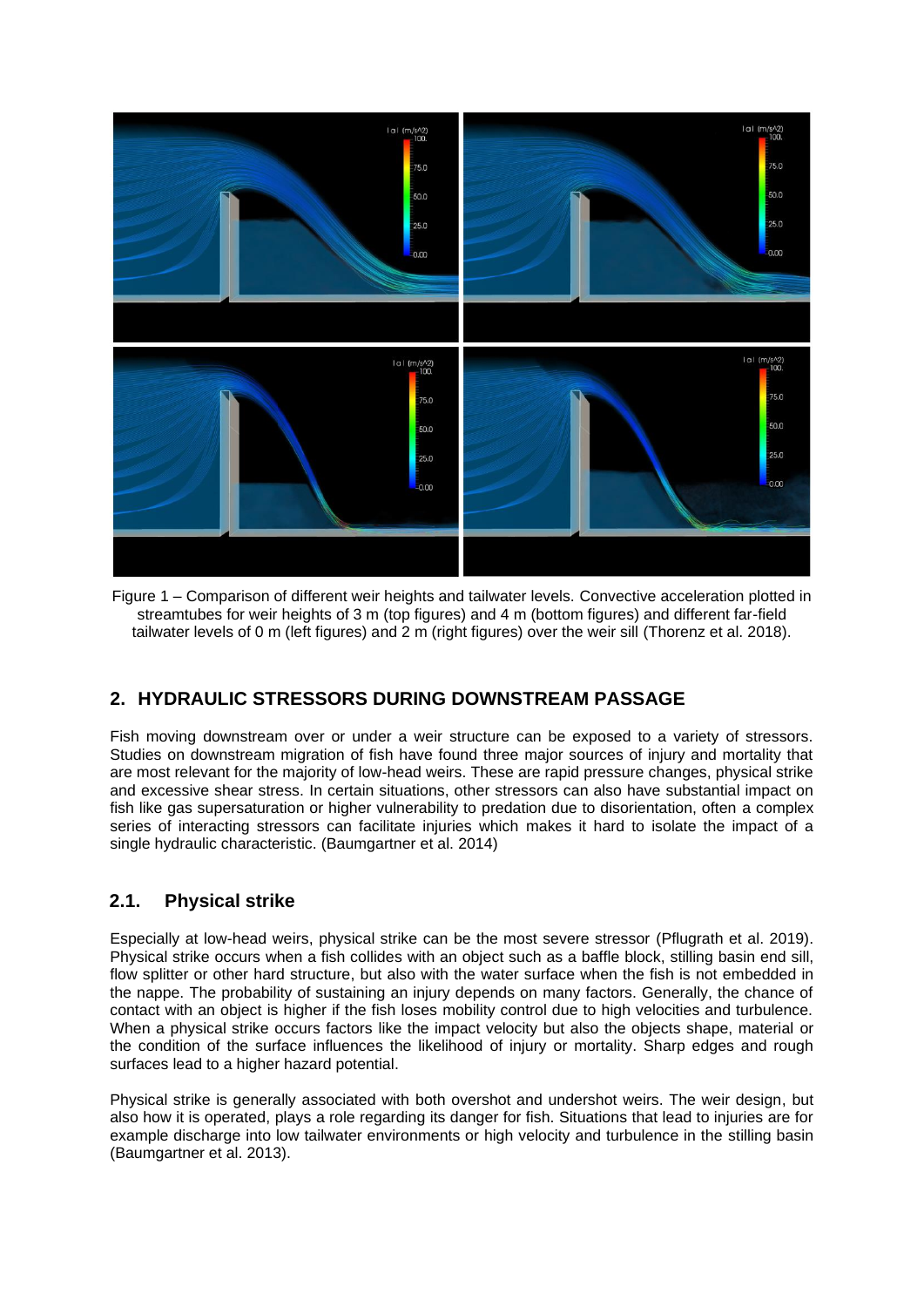For the downstream passage through hydropower turbines, blade strike injuries have been studied extensively. The strike chance depends on several factors like blade rotation speed, fish length and blade spacing, which makes it possible to use mathematical modelling to predict the probability of strike (Deng et al. 2007). In contrast to fish passage through hydropower turbines, few data on injuries or mortality due to physical strike during the passage over or under low-head weirs is available. In the formerly mentioned DWA guideline (2005), an impact velocity of 13 m/s on a water surface is associated with small fish damage. Other threshold values are listed in the following Table 1.

Regarding impact velocities it is import to mention free fall acceleration. Depending on their size varying heights are necessary to reach critical velocities falling through air, small fish of around 10 cm - 15 cm have a terminal velocity of less than 15 m/s free falling through air, even smaller fish might not reach critical speed at all (Schwevers and Adam 2020).

Altogether, knowledge regarding injury or mortality of physical strike during downstream passage is inadequate especially if considered that the effect on fish depends on not only the impact velocity but also many additional factors as previously stated.

| <b>Collision with</b>          | <b>Velocity</b><br>[m/s] | <b>Effect on fish</b> | Reference                 |
|--------------------------------|--------------------------|-----------------------|---------------------------|
| Water surface                  | 13                       | Small damage          | (DWA 2005)                |
| Water surface                  | 15                       | 3 % mortality         | (Odeh and Orvis 1998)     |
| Water surface                  | 20                       | 0 % mortality         | (USACE 1991)              |
| Water surface                  | 28                       | 35 % mortality        | (USACE 1991)              |
| Water surface                  | 45                       | 100 % mortality       | (USACE 1991)              |
| Water surface                  | $15 - 16$                | Critical value        | (Schwevers and Adam 2020) |
| Solid object                   | 5                        | 0 % mortality         | (USACE 1991)              |
| Solid object                   | 18                       | 60 % mortality        | (USACE 1991)              |
| Solid object                   | 26                       | 90 % mortality        | (USACE 1991)              |
| Solid object embedded in water | 11                       | Critical value        | (Schwevers and Adam 2020) |

Table 1 – Effect on fish for collision with water or solid objects for different velocities from literature.

### **2.2. Shear stress**

Shear stress occurs when two water masses of different velocities intersect or are adjacent to each other. Due to the viscosity of water, an object caught between two intersecting masses experiences a force, depending on the objects size and the water velocity and mass. Throughout the world, shear stress naturally occurs in rivers and streams. Fish are adapted to it even partially rely on it to move and prevent displacement (Cada et al. 1999). Only when shear stress exceeds tolerable levels, it becomes a substantial problem for fish (Guensch et al. 2002).

High shear levels occur at hydroelectric turbines, spillways, fish bypass systems or downstream of undershot weirs but also in natural environments like waterfalls or rapids. Due to the natural occurrence, some fish are well adapted to shear stress, other species who avoid fast flowing water are not. But the threshold fish can withstand does not only differ among species but also within species. Fish size also plays a role and some life stages, especially fish eggs, are particularly sensitive to shear stress. A fish could therefore have different thresholds for shear stress over its life, which makes it difficult to evaluate the impact over a range of species and sizes (Baumgartner et al. 2013). Another factor concerning fish tolerance to shear stress is the fish's orientation (Neitzel et al. 2000).

Areas with high shear stress are characterized by intersecting water bodies with high velocities. At weirs high shear forces can be expected for instance downstream of undershot weirs, especially close to the gate. Generally, high shear stress often occurs in small locally constrained areas. Susceptibility to injury for downstream migrants would be largely determined by the proximity of passage to these critical areas (Baumgartner et al. 2013). Therefore, it is important to not only know the general occurrence of shear stress near weir structures but also the fish's path.

As previously stated, tolerance to shear stress highly differs among and within fish species. For some sizes and species experiments with shear stress created by jets have been performed. The results of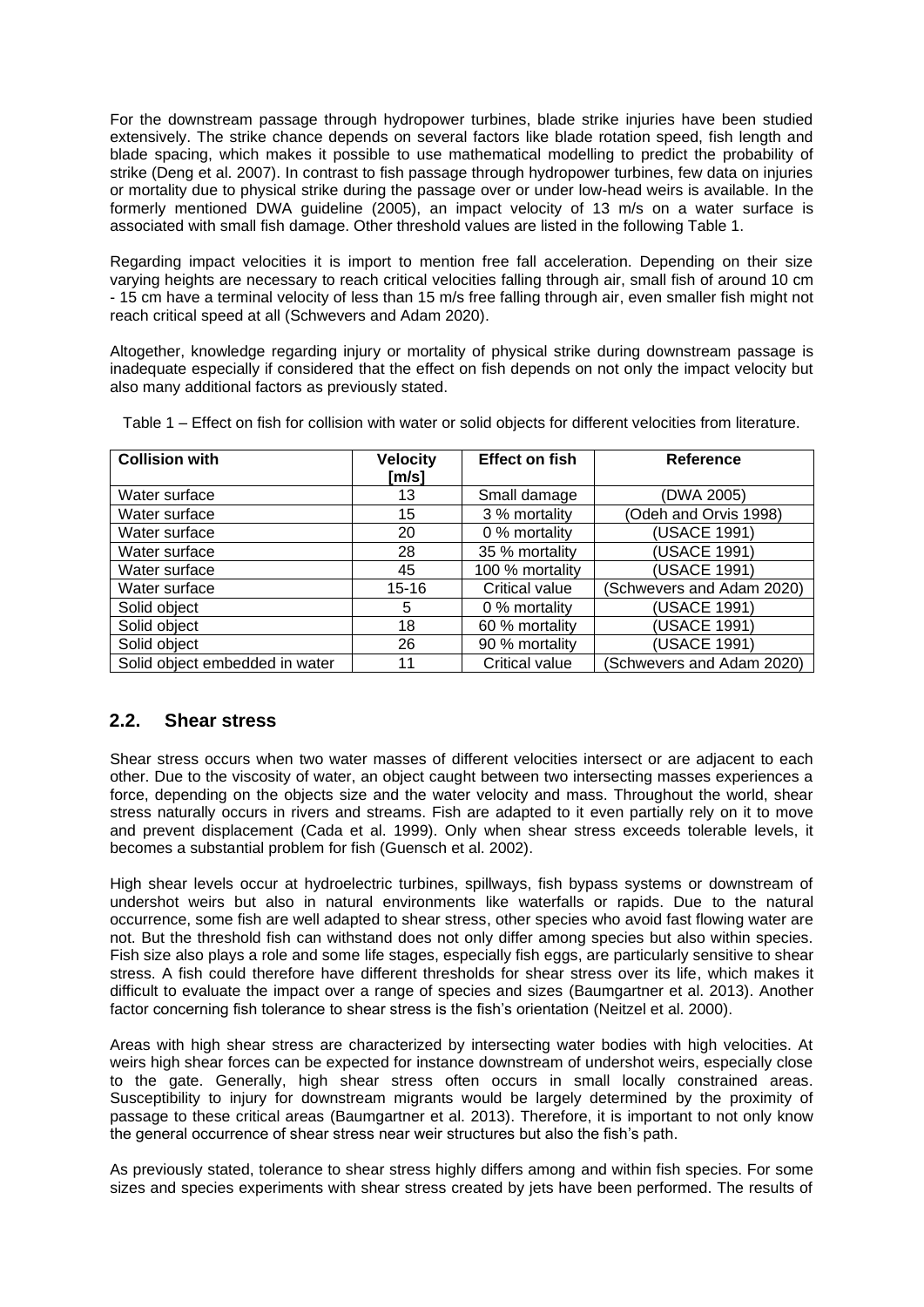some of these studies have been summarized in the following table 2. Knowledge of tolerance to shear stress of European freshwater fish is still low.

| Species, life stage                | <b>Strain rate</b> | <b>Effect on fish</b> | Reference                |
|------------------------------------|--------------------|-----------------------|--------------------------|
|                                    | $[m/(s*m)]$        |                       |                          |
| Oncorhynchus mykiss, juvenile      | 517                | No signif. injuries   | (Neitzel et al. 2000)    |
| Alosa sapidissima, juvenile        | 688                | No signif. injuries   | (Neitzel et al. 2000)    |
| Balantiocheilos melanopterus       | 600                | Threshold mortality   | (Thorncraft et al. 2013) |
| Balantiocheilos melanopterus       | 1200               | 20 % mortality        | (Thorncraft et al. 2013) |
| Oncorhynchus tshawytscha, juvenile | 677                | 10 % injury           | (Deng et al. 2005)       |
| Oncorhynchus tshawytscha, juvenile | 933                | 10 % mortality        | (Deng et al. 2005)       |
| Bidyanus bidyanus, egg             | 148                | 100 % mortality       | (Navarro et al. 2019)    |
| Bidyanus bidyanus, larva           | 600                | No signif. injuries   | (Navarro et al. 2019)    |
| Trichopodus trichopterus, adult    | 688                | $> 50 \%$ injury      | (Colotelo et al. 2018)   |
| Pangasionodon hypophtalmus, juv.   | 1008               | $> 50 \%$ injury      | (Colotelo et al. 2018)   |

Table 2 – Observed effect of shear stress on fish, based on a spatial resolution of  $\Delta y = 1.8$  cm.

#### **2.3. Pressure changes**

The most important factors concerning pressure change is the structure height and operation mode (overshot or undershot). Because fish usually acclimate to their surrounding pressure and pressure linearly increases with depth, undershot weirs with large heights pose great risks for fish. During downstream passage through an undershot weir, the pressure changes rapidly from high pressure due to deep water to low pressure after the weir passage. Due to high velocity the static pressure can even fall under the atmospheric pressure, in extreme cases even below the vapor pressure, leading to cavitation which can pose another risk for fish. Fish exposed to a rapid pressure change may experience barotrauma which is caused by the rapid and unregulated expansion of gas and fluid filled structures within the fish. In extreme cases of barotrauma fatal injuries like swim bladder rupture or hemorrhaging can occur. (Baumgartner et al. 2013)

Pressure changes are commonly given in the ratio of pressure change (RPC). The RPC is the change of pressure that a fish experiences between the pressure it is acclimated to (neutrally buoyant) before passage, and the lowest pressure it is exposed to during weir passage (Boys et al. 2014). As for the other stressors, knowledge of effects of pressure changes in general and especially on European freshwater fish is still low. To minimize these shortcomings and give recommendations for species that were not studied yet, Boys et. al (2016a) followed a precautionary principle. Table 3 shows their multispecies recommendation of an RPC of 0.7 and other literature values.

| Species, life stage                  | RPC [-]                  | <b>Effect on fish</b> | Reference               |
|--------------------------------------|--------------------------|-----------------------|-------------------------|
| Maccullochella peelii, egg           | ٠                        | No effect on eggs     | (Boys et al. 2014)      |
| Maccullochella peelii, larva         | 0.4                      | No injury             | (Boys et al. 2014)      |
| Maccullochella peelii, juvenile      | 0.6                      | No injury             | (Boys et al. 2014)      |
| Oncorhynchus tshawytscha, juvenile   | 0.5                      | 6 % mortality         | (Carlson et al. 2010)   |
| Bidyanus bidyanus, egg               | $\overline{\phantom{a}}$ | No effect on eggs     | (Boys et al. 2016b)     |
| Bidyanus bidyanus, larva             | 0.4                      | No injury             | (Boys et al. 2016b)     |
| Multispecies precautionary principle | 0.7                      | No injury             | (Boys et al. 2016a)     |
| Most fish species and life stages    | 0.6                      | No injury             | (Cada and Charles 1997) |

Table 3 – Observed effect of rapid pressure change on fish given in the ratio of pressure change RPC. No effect on eggs at any RPC was found.

Not all fish are in the same way susceptible to pressure change. Bony fish (teleosts) can be largely divided into physostomes and physoclists (Schreer et al. 2009). Physostomes have a pneumatic duct connecting the swim bladder and the intestinal tract. They can actively vent excessive swim bladder gas and therefore quickly adapt to pressure changes. Adult physoclists do not have this pneumatic duct and consequently lack the ability to rapidly adapt to pressure changes (Baumgartner et al. 2013). Therefore, physoclists like the European perch (perca fluviatilis) are much more susceptible to pressure changes than physostomes like the Antlantic salmon (Salmo salar). Fish's tolerance to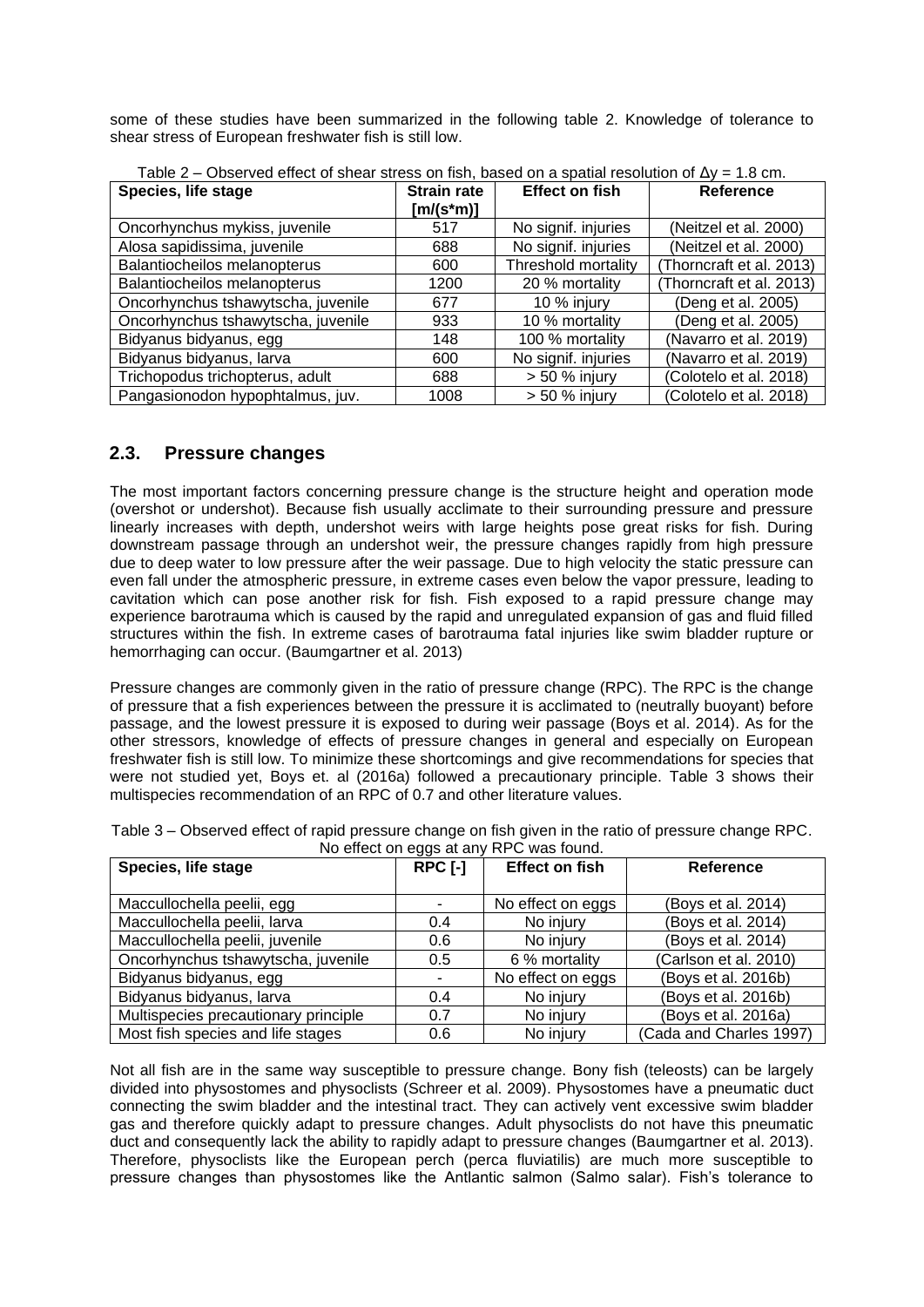pressure changes also differs between life stages. Eggs are not affected by pressure changes and also the larvae of many fish are much more tolerant because they have not actively filled their swim bladder yet (Boys et al. 2014).

## **3. NUMERICAL SIMULATION**

To get a better understanding of the hazard potential for downstream migrating fish and evaluate if and where fish are exposed to the described potentially harmful situations, numerical models were used to simulate the fish's passage over a weir. The simulations were performed with the threedimensional simulation package OpenFOAM®, using the two-phase solver interFoam (Weller et al. 1998). In the model, fishes were replaced by particles, which represent passively transported fish. These are calculated in a Langrangian approach. To achieve this, the particle phase basicKinematicParticle was added to the interFoam solver. The extended Eulerian/Lagrangian-solver models the fluids as continuous phases while the positions of particles, which represent passively transported fish, are calculated discretely. As the volume fraction of the solid material "fish" of up to 10-4 is rather small and as the fish have the same density as the surrounding water, not a two-way coupling, but a one-way coupling mechanism was chosen. This means that the flow of the carrier fluid influences the particle trajectories but the particles have no effect on the carrier fluid (Greifzu et al. 2016). Using a one-way coupling mechanism and also ignoring collisions between particles creates a situation where every particle can be examined autonomously, without being influenced by other particles.

Two different scenarios were simulated, an overshot and an undershot situation at the same radial gate with an additional flap gate. Both numerical models had a width of 4 m and a length of 40 m. The computational grids had approximately 11 million cells and 8 million cells respectively and was iteratively refined around the gate and in the vicinity of the nappe from a base cell edge length of 20 cm down to 2.5 cm. The cell size was determined by previous independence studies and the particle size. The particle diameter had to be substantially smaller than the cells. The downstream boundary conditions were defined as outlet with fixed water level at 1.7 m while the upstream boundary conditions were defined as inlet with constant inflow and free water level. A water level of approximately 5.4 m was achieved by a flow rate of 7.2  $m\frac{3}{5}$  and 11.6  $m\frac{3}{5}$  respectively. In the overshot scenario 784 and in the undershot scenario 948 spherical particles with a diameter of 1 cm and a density of 1000 kg/m<sup>3</sup> were added. The initial situation of the simulations is depicted in Figure 2. The particles are added without any velocity in an area with a surrounding water velocity between 1.2 m/s and 3.5 m/s, the typical top speed of European freshwater fish with a length between 10 cm and 30 cm (Ebel 2014). After the addition, the particles quickly adapt to the surrounding velocity, simulating a passively drifting fish. These simulations were used to evaluate the hazard potential of this weir on fish during downstream passage due to physical strike, pressure changes and shear stress.



Figure 2 – Initial situation of the overshot scenario (left) with particles over the weir and the undershot scenario with particles in front of the outlet. The fluid velocity is plotted on a vertical slice in the background.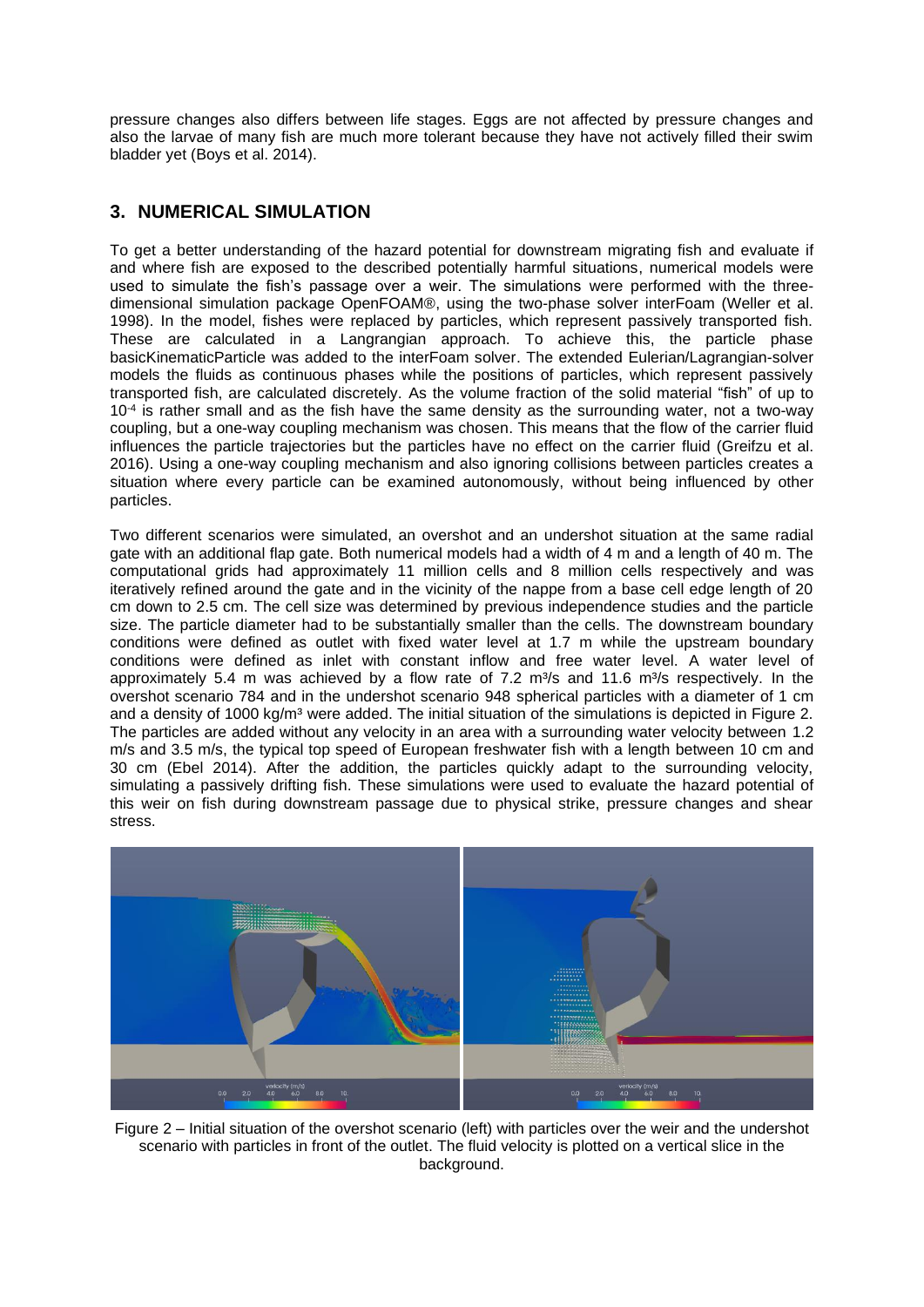#### **3.1. Physical Strike**

The utilized method is able to detect collisions of particles with selected patches. In addition to the impacts time, also the particles velocity and the location of the collision is tracked. However, it currently was not possible to assign collisions to a certain particle due to limitations in the postprocessing procedure. Explicit identification was not possible due to the used parallel computation, which works on decomposed computational grids. This leads to particles with the same identification number in the different decomposed domain areas. Therefore, it was not possible to track which particle was responsible for a collision and consequently multiple collisions by a single particle could not be detected properly. This skews the average number of collisions by particle because an overwhelming amount of collisions go back to a few particles that got dragged along the river bed. But because of the low impact velocity, these collisions are mostly negligible.

In the undershot scenario a total number of 796 collisions were detected, in the overshot scenario 2448. Figure 3 shows the collisions divided according to impact velocity. Whereas all impact velocities at the undershot scenario are below 3 m/s, at the overshot scenario the highest impact velocity is at 7.5 m/s.





#### **3.2. Shear stress**

To evaluate if shear stress is a hazard potential in the observed situations it was analysed if potential harmful areas exist in the undershot or overshot scenario. To detect shear stress, the velocity in all cells in areas with potentially high velocity gradients was tracked and the velocity difference between adjacent cells calculated. Because of the cell edge length of 2.5 cm, the calculated shear stress is based on a spatial resolution of  $\Delta y = 2.5$  cm. The highest detected shear stress in the undershot scenario was 154 m/(m\*s). To allow comparison with laboratory trials which used a spatial resolution of  $\Delta y = 1.8$  cm, the same change of velocity over a distance of only 1.8 cm would give a shear rate of  $214 \text{ m/m}^*$ s). Again, the hazard potential seems to be higher at the overshot scenario with shear stress of up to 232 m/(m\*s) or 322 m/(m\*s) based on a theoretical spatial resolution of  $\Delta y = 1.8$  cm. In laboratory trials with fish that seem to be susceptible to shear stress, the lowest values that injured fish have been found to be at 339 m/(m\*s) for the blue gourami (Trichopodus trichopterus, Colotelo et al. 2018) and 444 m/(m\*s) for the silver shark (Balantiocheilos melanopterus, Thorncraft et al. 2013). Some minor injuries to very susceptible fish species might be possible here, but significant impairment seems unlikely.

#### **3.3. Pressure changes**

Tracking the pressure of every single particle was not feasible at this stage. To evaluate the danger of sudden pressure changes on fish, selected particles where tracked. Due to the greater depth, the particles in the undershot scenario are subjected to a higher pressure which decreases rapidly when passing under the gate. The particles in the overshot scenario, on the other hand, are subjected to a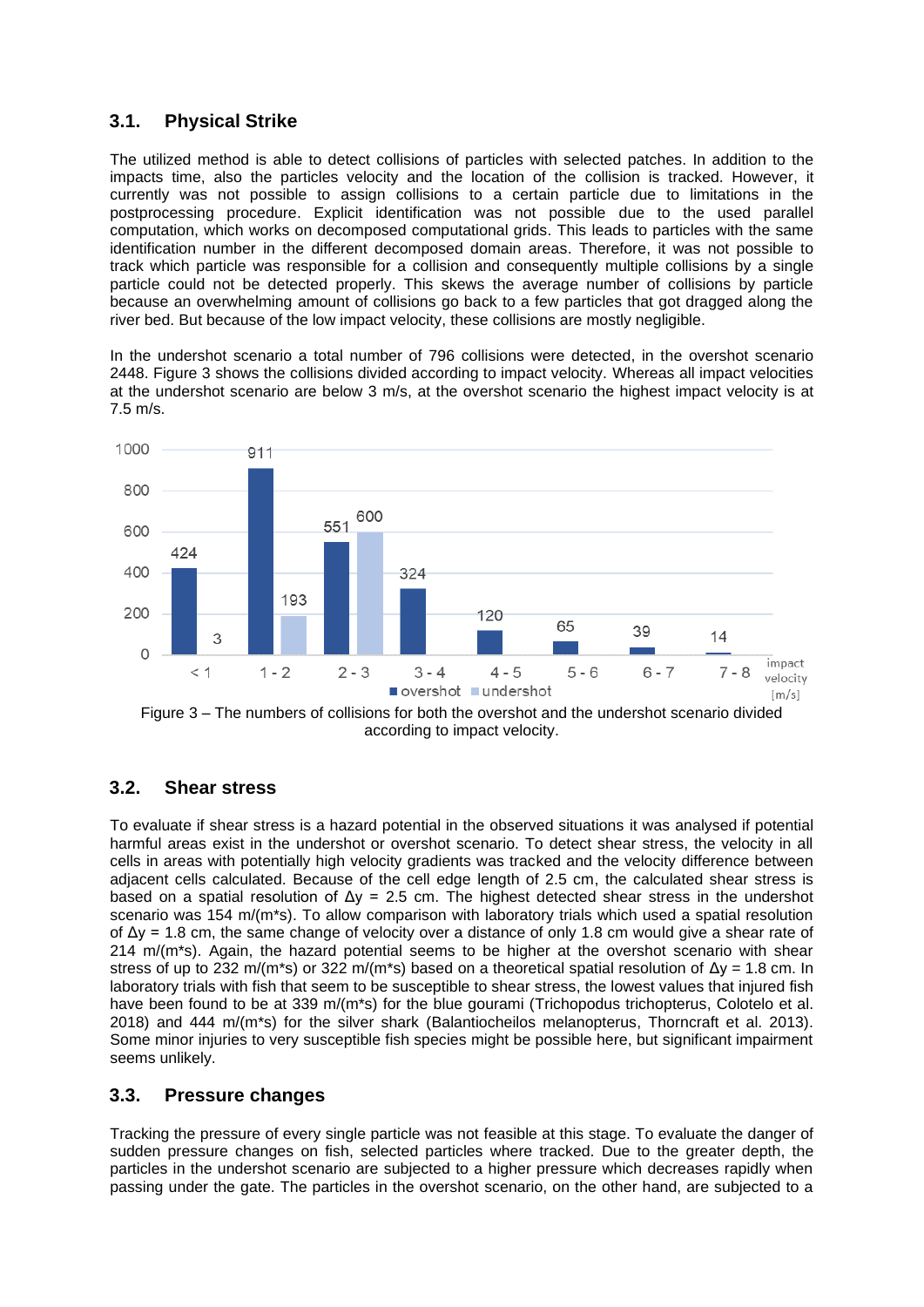#### much lower starting pressure.

Relevant to evaluate the danger of pressure changes is the ratio between the starting pressure, which a fish would be acclimated to, and the lowest pressure during the downstream passage, given in the RPC. As expected, the RPCs of the overshot scenario seem unproblematic with the lowest being 0.84 (95% CI: 0.85 – 0.87). During the undershot situation, the pressure change is much higher and therefore the RPCs smaller, with the smallest detected RPC of 0.67 (95% CI: 0.68 – 0.70). Also in this situation, severe injuries seem unlikely with Cada and Charles (1997) seeing a RPC of 0.6 as unproblematic for most fish species and life stages and Boys (2016a), applying a multispecies precautionary principle, considering a RPC of 0.7 as safe for fish.

#### **4. CONCLUSION**

Summarized, both the overshot and the undershot scenario seem unlikely to have significant impact on fish due to physical strike, high shear stress or rapid pressure changes. Further information on tolerable levels of these stressors are necessary to improve reliability. As expected, the undershot scenarios most relevant stressor is the change of pressure, unlike the overshot scenario, in which elevated shear levels and collisions with higher impact velocities pose the greatest threat.

The method of tracking particles in a numerical simulation has proven to be promising to evaluate the potential hazards on fish during downstream passage over a weir. Consequences of using small particles to simulate passively transported fish need to be evaluated to further improve this methods reliability, as well as additional enhancements to the method itself. To calculate a particles probability of collision and not only the average number of collisions per particle, it is necessary to detect multiple collisions by a single particle and to track each particles collisions during the weir passage. In this case, evaluating the highest shear values present was sufficient. Even those were not high enough to pose significant threat. In other cases, with higher shear levels, it is necessary to track if and how many particles come in contact with these dangerous shear stress areas. Tracking the pressure changes worked fine, to improve the results conclusiveness, the utilized method has to be performant enough to track each individual particle and not only a few selected ones. Integrating those improvements can make this method a valuable tool to evaluate weir passage hazards.

#### **5. REFERENCES**

Baumgartner, Lee; McPherson, Bronson; Doyle, Jonathon; Cory, Frances; Cinotti, Nestor; Hutchison, Jamie (2013): *Quantifying and mitigating the impacts of weirs on downstream passage of native fish in the Murray-Darling Basin*. In Fisheries Final Report Series (Nr. 136).

Baumgartner, Lee J.; Daniel Deng, Z.; Thorncraft, Garry; Boys, Craig A.; Brown, Richard S.; Singhanouvong, Douangkham; Phonekhampeng, Oudom (2014): *Perspective towards environmentally acceptable criteria for downstream fish passage through mini hydro and irrigation infrastructure in the Lower Mekong River Basin*. In Journal of Renewable and Sustainable Energy 6

Boys, C. A.; Robinson, W.; Miller, B.; Pflugrath, B.; Baumgartner, L. J.; Navarro, A. et al. (2016a): *A piecewise regression approach for determining biologically relevant hydraulic thresholds for the protection of fishes at river infrastructure*. In Journal of fish biology 88 (5), pp. 1677–1692.

Boys, Craig; Navarro, Anna; Robinson, Wayne; Fowler, Anthony; Chilcott, Stephen; Pflugrath, Brett et al. (2014): *Downstream fish passage criteria for hydropower and irrigation infrastructure in the Murray– Darling Basin*. In Fisheries Final Report Series (Nr. 141).

Boys, Craig A.; Robinson, Wayne; Miller, Brett; Pflugrath, Brett; Baumgartner, Lee J.; Navarro, Anna et al. (2016b): *How low can they go when going with the flow? Tolerance of egg and larval fishes to rapid decompression*. In Biology open 5 (6), pp. 786–793.

Cada, Glenn; Carlson, Thomas; Ferguson, John; Richmond, Marshall; Sale, Michael (1999): *Exploring the Role of Shear Stress and Severe Turbulence in Downstream Fish Passage*. In Peggy A. Brookshier (Ed.): Hydro's future. Technology markets and policy. Waterpower Conference 1999. Las Vegas, Nevada, United States.

Cada, Glenn; Charles, Coutant (1997): *Development of Biological Criteria for the Design of Advanced Hydropower Turbines*. Oak Ridge National Laboratory. U. S. Department of Energy. Oak Ridge, USA.